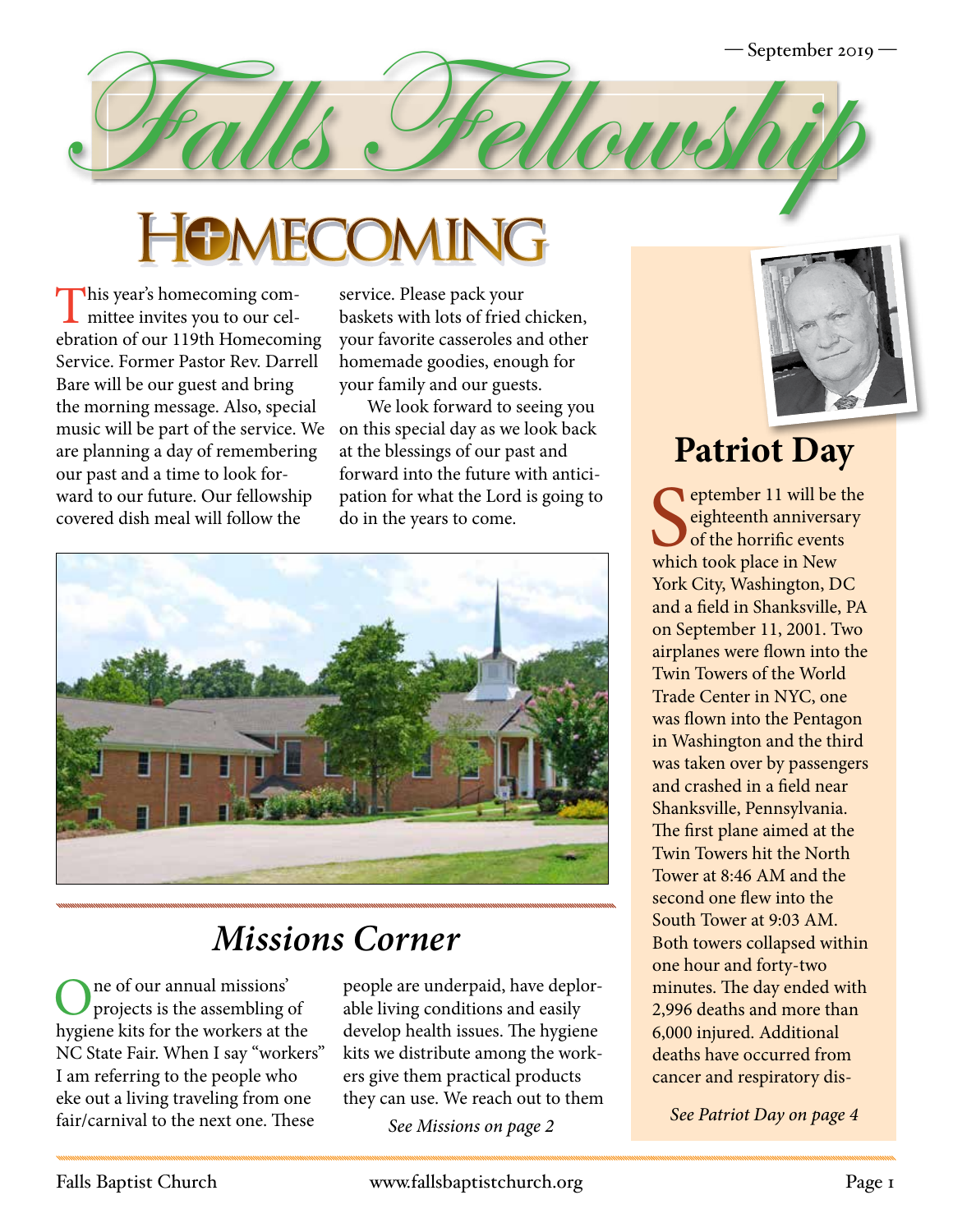

*Continued from page 1*

### *Missions continued …*

because in Christ, God reached out to us.

If you would like to participate, then use gallon freezer bags and place in them the items on the list below. Our deadline is September 25. There is no limit to the number of kits you can provide. All items should be travel size except the toothpaste.

Toothpaste, Toothbrush (Regular size), Shampoo, Hair Conditioner, Deodorant, Soap, Disposable Razors, Wash Cloths, Combs (no brush), New Ball Point Pens, Pocket Size Note Pads

*— Cheryl Jenkins*

# **Event Calendar**

- **September 1 Deacons Meeting 4 PM**
- **September 3 Ladies Fall Bible Study 6 PM**
- **September 4 Committee Night 7 PM**
- **September 8 119th Homecoming! 11 AM**
- **September 10 Ladies Fall Bible Study 6 PM**
- **September 14 Men's Fellowship Breakfast 8 AM**
- **September 15 Church Council Meeting 4 PM**
- **September 17 Ladies Fall Bible Study 6 PM**
- **September 24 Ladies Fall Bible Study 6 PM**

# **Are you known by love?**

 $\blacksquare$   $\blacktriangle$   $\blacktriangleright$   $\blacktriangleright$  are called to make Jesus known through our loving obedience to Him and our love for others. The North Carolina Missions Offering takes the gospel to the lost and the hurting through a variety of ministries. Many have come to know Christ through your faithful prayers and financial gifts. Join us in praying for the ministries supported through this offering.

Pray for …

- Disaster relief volunteers with NC Baptist Men/ Baptist on Mission.
- Church planting efforts across North Carolina.
- Physical and spiritual needs of those served through the medical, dental and health screening ministries.
- Mission camps in Red Springs and Shelby.
- Local Baptist associations across the state.
- More individuals and churches to become involved in missions.
- Volunteers ministering through national and international partnerships.

The 2019 goal is \$2.1 million in total donations. More information can be found at www.ncmissionsoffering.org

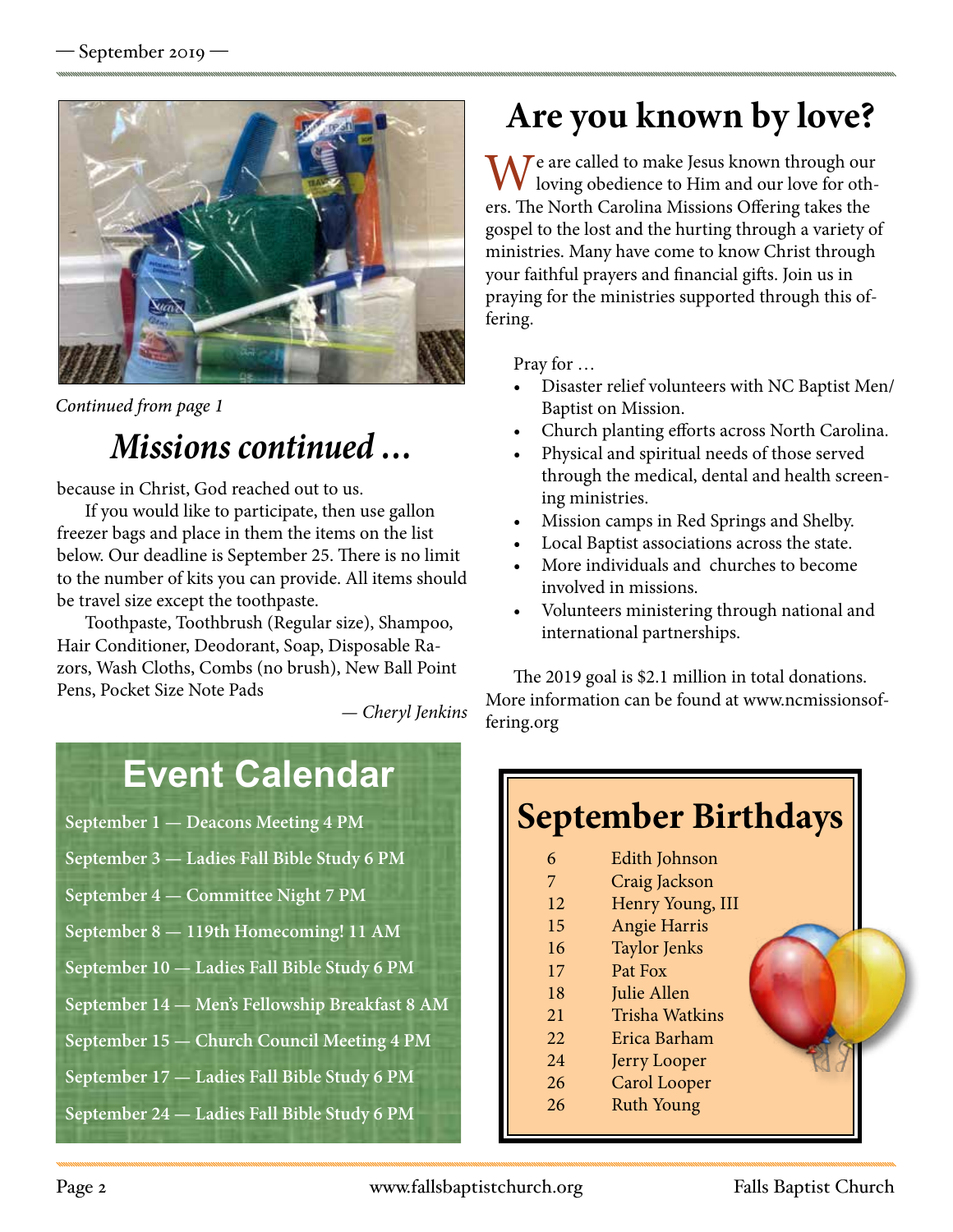#### Falls Baptist Church 2019 Missions Opportunities Calendar

| Month            | <b>S</b> Giving                                          | Collecting                                                                           | Service                                             |
|------------------|----------------------------------------------------------|--------------------------------------------------------------------------------------|-----------------------------------------------------|
| <b>September</b> | <b>NC State Missions Annual</b><br>Offering              | Operation Christmas Child:<br>small games and puzzles                                | Packing Party: NC State Fair<br><b>Kits</b>         |
| October          |                                                          | <b>Operations Christmas Child:</b><br>personal letters and photos,<br>coloring pages |                                                     |
| <b>November</b>  | <b>Baptist Children's Home</b><br><b>Annual Offering</b> |                                                                                      | Packing Party: Operation<br><b>Christmas Child</b>  |
| <b>December</b>  | Lottie Moon Annual Offering                              | Collect donations for a local<br>sponsored family in need.                           | Group Volunteering: Caroling<br>at the Nursing Home |

*if you have love for one another.*

— John 3:35



# **Newsletter articles needed**

 $\overline{I}$ e had a newsletter each month in 2018 and so far in 2019.

But, we need news and articles from all of our committees to let everyone know what you are doing and when you are doing it.

Our website is generating interest and bringing people into our church. Please bookmark it at www. fallsbaptistchurch.org. In addition, our mobile app is in use by 72 people in three countries at this writing. It is available for Apple and Android devices, so search for Falls Baptist in your App Store or you can use the link on our website.

Communication is very important, so send your news and articles to Frank at fbpowell@mac.com Thanks!

# *Let's Make A Joyful Noise! By this all people will know that you are my disciples*

Falls Baptist Church Choir needs you to help us make that joyful noise. We're gaining new members — come be part of it! New voices are always welcome! It does not matter if you can sing or not, most of us can't, but we do enjoy making a Joyful Noise as we are told to do in Psalm 100, verses one and two.

Christmas will be here before we know it and we need dedicated choir members to help celebrate the season!

Choir practice is on Sundays at 2:30 PM. We have a lot of fun and the fellowship is hard to beat. Join us!

### **Deacons**

| 919-418-1162 |
|--------------|
| 919-270-8765 |
| 919-793-5548 |
| 919-618-4214 |
| 252-903-4662 |
| 919-746-5697 |
|              |